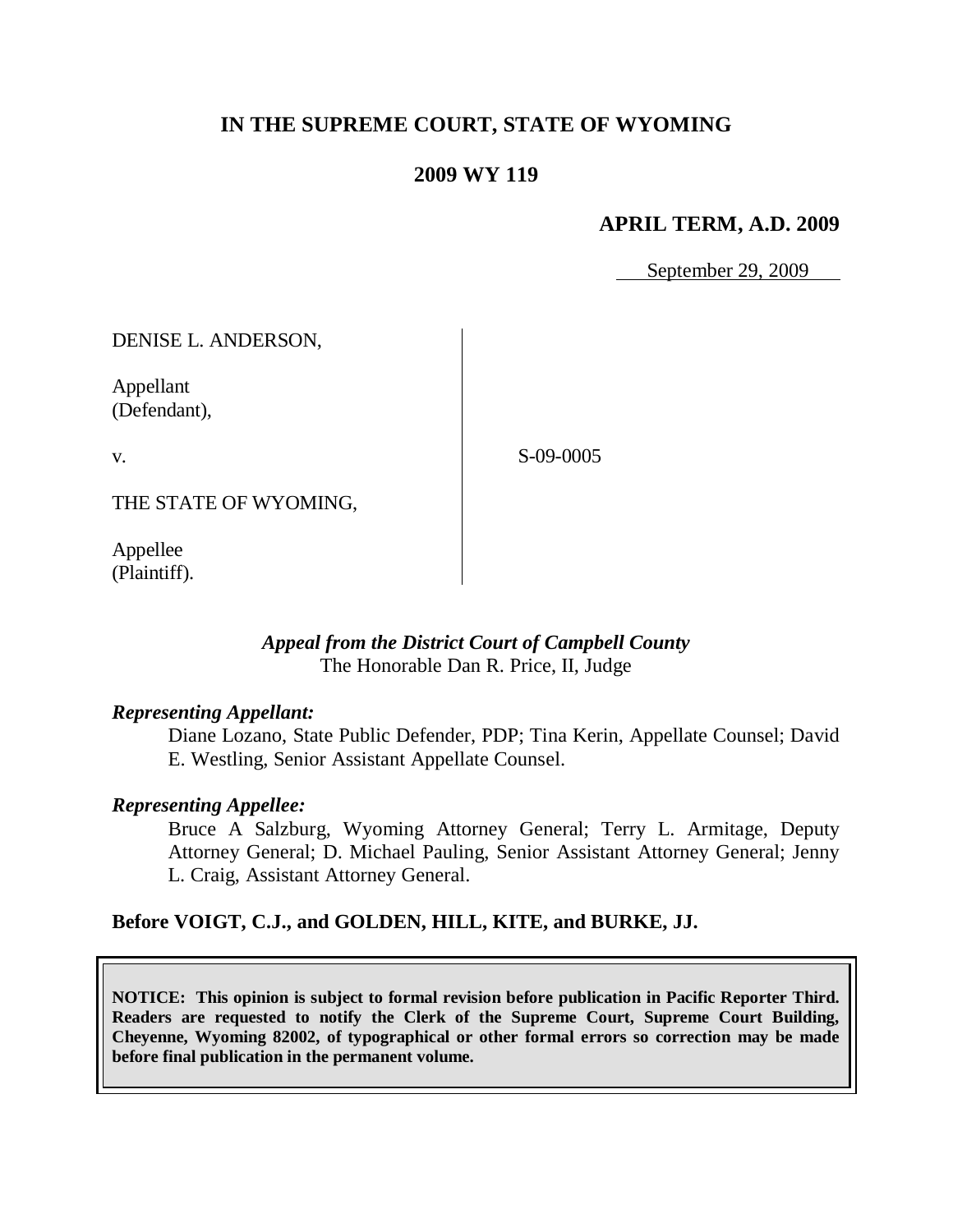### **KITE, Justice.**

[¶1] Denise Anderson challenges her convictions on three counts of delivering marijuana to minors. She argues the State did not present sufficient evidence for the jury to conclude that she actually delivered the controlled substances to the minors. Applying our standard of review, we conclude the evidence, together with the reasonable inferences flowing from it, was sufficient to support the jury's verdicts.

[¶2] We affirm.

#### **ISSUE**

[¶3] Ms. Anderson phrases the issue as:

I. Did the State fail to establish a prima facie case of delivery and did that failure amount to insufficient evidence to support the conviction?

The State's statement of the issue is similar.

### **FACTS**

[¶4] On December 15, 2007, three Gillette police officers responded to a report that the odor of burning marijuana was emanating from an apartment and minors were present. The officers located three juvenile males in one bedroom of the apartment and Ms. Anderson in another bedroom. Ms. Anderson produced a number of items from her bedroom, including drug paraphernalia and a small amount of marijuana.

[¶5] The officers issued a citation to Ms. Anderson for possession of a controlled substance and citations to the three minors for using a controlled substance. Later, the State filed an information charging Ms. Anderson with three felony counts of delivery of a controlled substance to a minor in violation of Wyo. Stat. Ann. §§ 35-7-1036(a) (LexisNexis 2009) and 35-7-1031(a)(ii) (LexisNexis  $2009$ ).<sup>1</sup> Ms. Anderson pleaded not guilty to the felony charges and the matter

 1 Section 35-7-1036 states in pertinent part:

<sup>(</sup>a) Any person eighteen (18) years of age or over who violates W.S. 35- 7-1031(a) by distributing methamphetamine or a controlled substance listed in Schedules I or II which is a narcotic drug to a person under eighteen (18) years of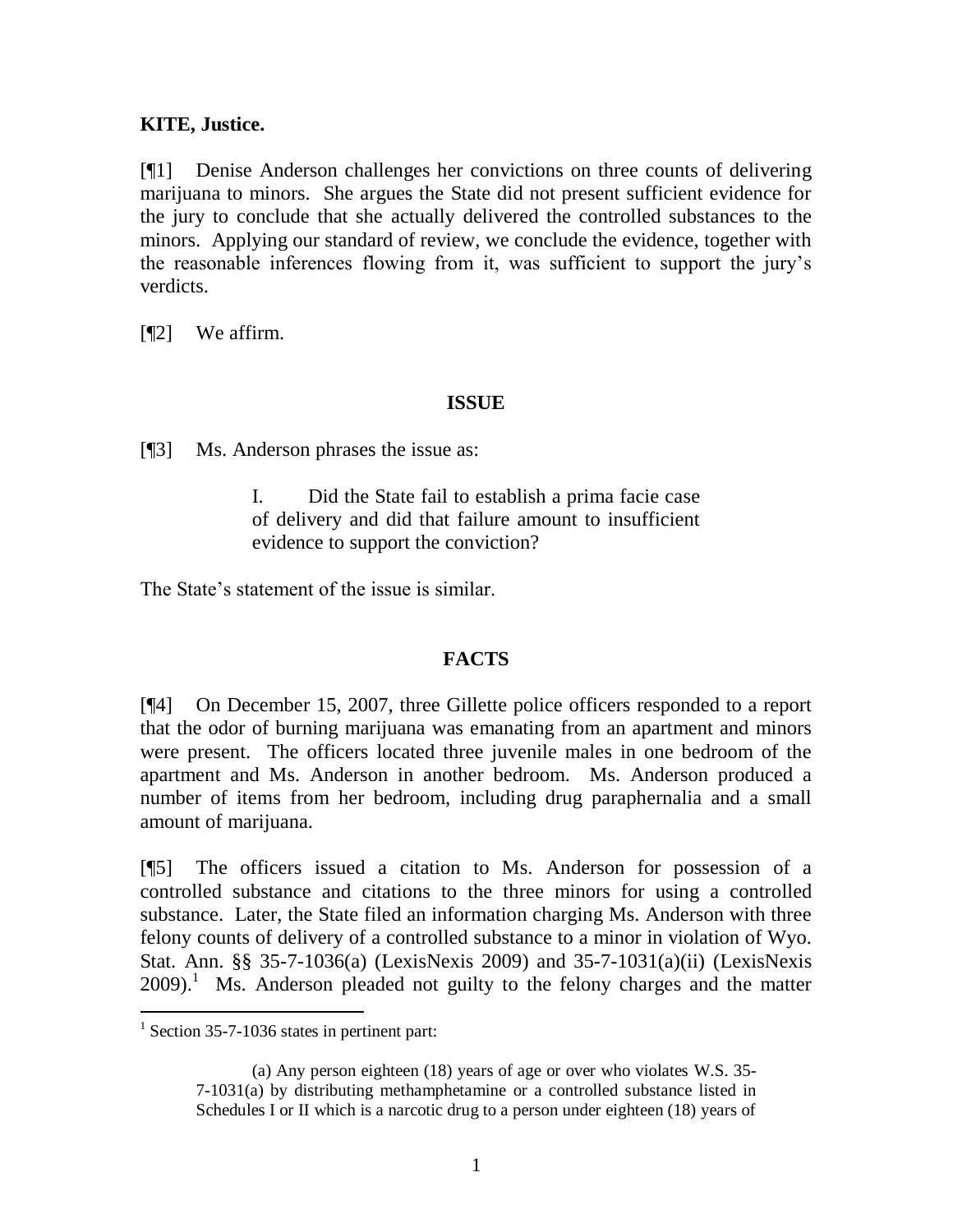went to trial before a jury on June 30, 2008. The jury returned guilty verdicts on all three counts and the district court entered judgment on the jury's verdicts. After the district court sentenced Ms. Anderson, she appealed.

#### **STANDARD OF REVIEW**

[¶6] In determining whether there was sufficient trial evidence to sustain a jury's conviction, we apply the following standard of review:

> In reviewing the sufficiency of the evidence ..., we examine and accept as true the State's evidence and all reasonable inferences which can be drawn from it. We do not consider conflicting evidence presented by the defendant. We do not substitute our judgment for that of the jury; rather, we determine whether a jury could have reasonably concluded each of the elements

age who is at least three (3) years his junior is punishable by the fine authorized by [W.S. 35-7-1031\(a\)\(i\),](http://www.westlaw.com/Find/Default.wl?rs=dfa1.0&vr=2.0&DB=1000377&DocName=WYSTS35-7-1031&FindType=Y&ReferencePositionType=S&ReferencePosition=567a0000c2492) by a term of imprisonment of up to twice that authorized by W.S.  $35-7-1031(a)(i)$ , or both. Any person eighteen (18) years of age or over who violates [W.S. 35-7-1031\(a\)](http://www.westlaw.com/Find/Default.wl?rs=dfa1.0&vr=2.0&DB=1000377&DocName=WYSTS35-7-1031&FindType=Y&ReferencePositionType=S&ReferencePosition=8b3b0000958a4) by distributing any other controlled substance listed in Schedules I, II, III, to a person under eighteen (18) years of age who is at least three (3) years his junior is punishable by the fine authorized by [W.S. 35-7-1031\(a\)\(ii\),](http://www.westlaw.com/Find/Default.wl?rs=dfa1.0&vr=2.0&DB=1000377&DocName=WYSTS35-7-1031&FindType=Y&ReferencePositionType=S&ReferencePosition=36630000d6d06) by a term of imprisonment up to twice that authorized by [W.S. 35-7-1031\(a\)\(ii\),](http://www.westlaw.com/Find/Default.wl?rs=dfa1.0&vr=2.0&DB=1000377&DocName=WYSTS35-7-1031&FindType=Y&ReferencePositionType=S&ReferencePosition=36630000d6d06) or both. Any person eighteen (18) years of age or over who violates [W.S. 35-7-1031\(a\)](http://www.westlaw.com/Find/Default.wl?rs=dfa1.0&vr=2.0&DB=1000377&DocName=WYSTS35-7-1031&FindType=Y&ReferencePositionType=S&ReferencePosition=8b3b0000958a4) by distributing any controlled substance listed in Schedule IV to a person under eighteen (18) years of age who is at least three (3) years his junior is punishable by the fine authorized by [W.S. 35-7-1031\(a\)\(iii\),](http://www.westlaw.com/Find/Default.wl?rs=dfa1.0&vr=2.0&DB=1000377&DocName=WYSTS35-7-1031&FindType=Y&ReferencePositionType=S&ReferencePosition=fb94000015582) by a term of imprisonment up to twice that authorized by [W.S. 35-7-1031\(a\)\(iii\),](http://www.westlaw.com/Find/Default.wl?rs=dfa1.0&vr=2.0&DB=1000377&DocName=WYSTS35-7-1031&FindType=Y&ReferencePositionType=S&ReferencePosition=fb94000015582) or both. Any person eighteen (18) years of age or over who violates [W.S. 35-7-](http://www.westlaw.com/Find/Default.wl?rs=dfa1.0&vr=2.0&DB=1000377&DocName=WYSTS35-7-1031&FindType=Y&ReferencePositionType=S&ReferencePosition=8b3b0000958a4) [1031\(a\)](http://www.westlaw.com/Find/Default.wl?rs=dfa1.0&vr=2.0&DB=1000377&DocName=WYSTS35-7-1031&FindType=Y&ReferencePositionType=S&ReferencePosition=8b3b0000958a4) by distributing any controlled substance listed in Schedule V to a person under eighteen (18) years of age who is at least three (3) years his junior is punishable by the fine authorized by W.S.  $35-7-1031(a)(iv)$ , by a term of imprisonment up to twice that authorized by [W.S. 35-7-1031\(a\)\(iv\),](http://www.westlaw.com/Find/Default.wl?rs=dfa1.0&vr=2.0&DB=1000377&DocName=WYSTS35-7-1031&FindType=Y&ReferencePositionType=S&ReferencePosition=e9f20000d96c3) or both.

Section 35-7-1031(a)(ii) states:

. . . .

 $\overline{a}$ 

(a) Except as authorized by this act, it is unlawful for any person to manufacture, deliver, or possess with intent to manufacture or deliver, a controlled substance. Any person who violates this subsection with respect to:

(ii) Any other controlled substance classified in Schedule I, II or III, is guilty of a crime and upon conviction may be imprisoned for not more than ten (10) years, fined not more than ten thousand dollars (\$10,000.00), or both[.]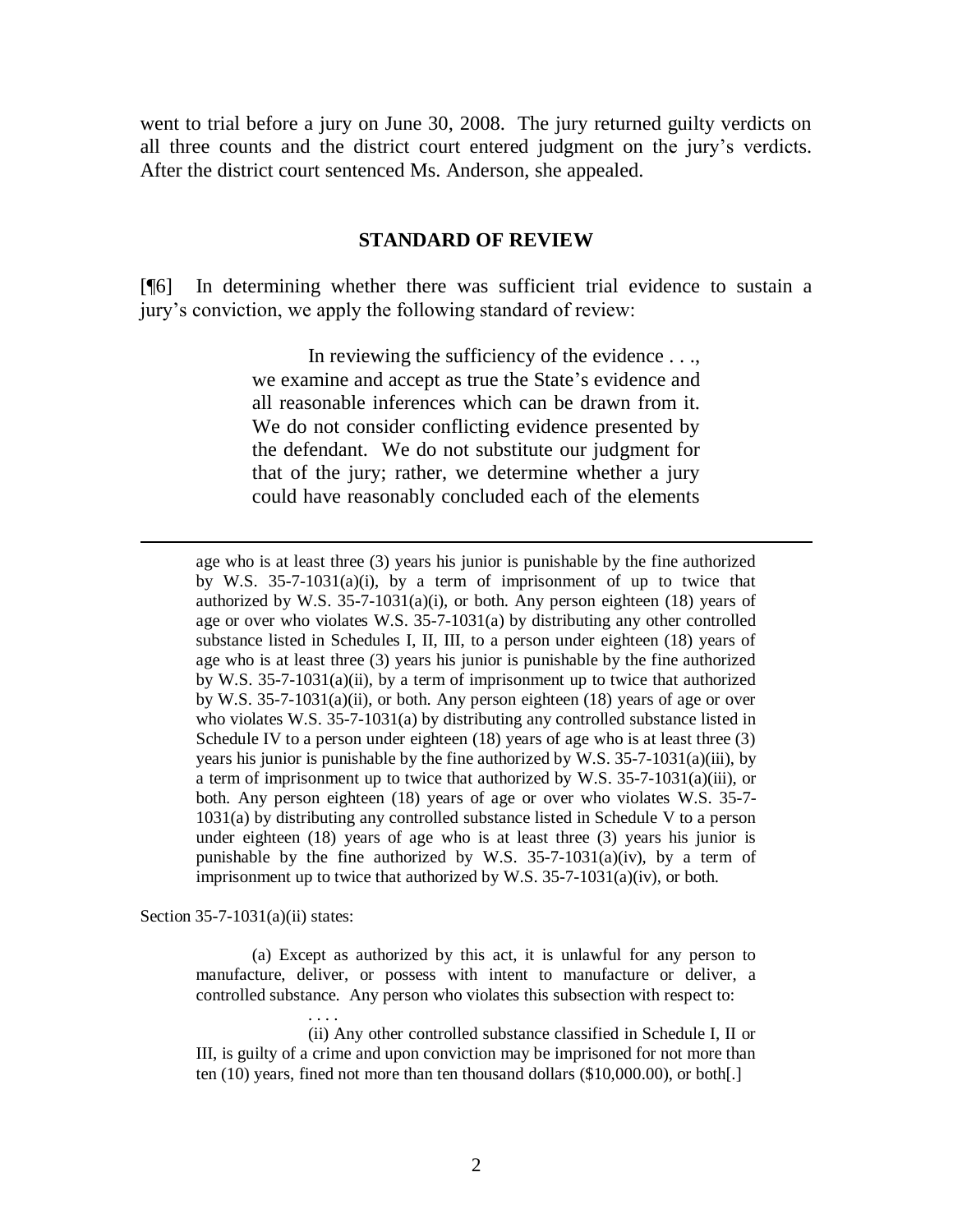of the crime was proven beyond a reasonable doubt. This standard applies whether the supporting evidence is direct or circumstantial.

*Martin v. State,* 2007 WY 2, ¶ 32, 149 P.3d 707, 715 (Wyo. 2007), citing *Butcher v. State*, 2005 WY 146, ¶ 16, 123 P.3d 543, 549 (Wyo. 2005). *See also*, *Garay v. State,* 2007 WY 130, ¶ 2, 165 P.3d 99, 100 (Wyo. 2007).

#### **DISCUSSION**

[¶7] Section 35-7-1036 establishes enhanced penalties for adults who distribute controlled substances to minors. *See*, *Roeschlein v. State,* 2007 WY 156, *¶* 25, 168 P.3d 468, 475 (Wyo. 2007). "Distribute means to deliver other than by administering or dispensing a controlled substance." Wyo. Stat. Ann. § 35-7-  $1002(a)(ix)$  (LexisNexis 2007). Section 35-7-1002(a)(vi) defines "deliver" or "delivery" as "the actual, constructive, or attempted transfer from one person to another of a controlled substance, whether or not there is an agency relationship." Thus, delivery can be accomplished by sharing or giving controlled substances to another. *See, e.g.*, *Roeschlein,* ¶ 8, 168 P.3d at 471. Ms. Anderson maintains the State did not present sufficient evidence to establish that she delivered marijuana to the minors.

[¶8] Corporal Adam Edmondson testified at trial that, on December 15, 2007, at approximately 10:45 p.m., he and Officers Zach Parker and Liz Beeman responded to a report that the odor of burning marijuana was coming from an apartment in Gillette and minors were present. David Bertsch answered the door and Corporal Edmondson smelled burning marijuana and observed that it was very hazy and smoky in the apartment. Corporal Edmondson stated that he asked Mr. Bertsch if people were using marijuana in the apartment, and he responded, "they should not be."

[¶9] After the officers brought Ms. Anderson and the three minors into the living room, Corporal Edmondson informed Mr. Bertsch that "it was . . . obvious that there was marijuana being smoked in the apartment and asked him if he was willing to cooperate with our investigation and show me where the remaining marijuana was." Corporal Edmondson stated that "[Mr. Bertsch] informed me that he did not have any marijuana himself but they were smoking marijuana." At that point, Ms. Anderson went into her bedroom and retrieved a wooden box containing a small amount of marijuana and other paraphernalia. Corporal Edmondson testified that Ms. Anderson stated that "they had smoked a couple of roaches" and the marijuana that had been smoked that evening came from her supply in the wooden box.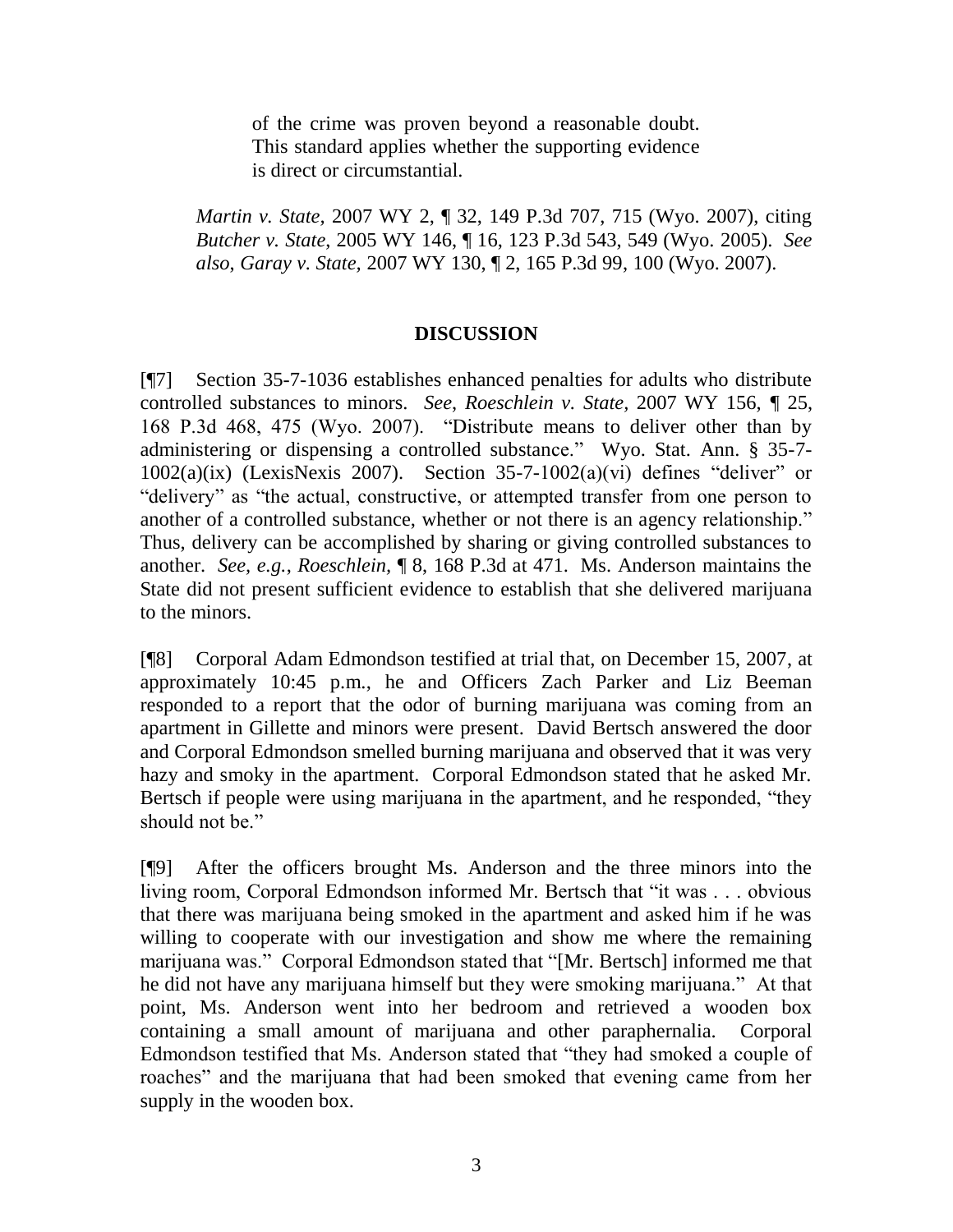[¶10] Ms. Anderson argues that the officer's use of the term "they" was vague and failed to sufficiently identify the minors as smoking marijuana. She claims that, without evidence the minors were smoking marijuana, there was no evidence that she delivered controlled substances to them that evening. Ms. Anderson's argument is effectively refuted by other parts of Corporal Edmondson's testimony. The officer stated:

> Q. Now, did you ask anyone if they had smoked marijuana?

> A. I asked --- prior to David Bertsch had told me they were smoking marijuana. When all parties were brought out into the living room, I again asked was everyone smoking marijuana in here.

- Q. And did Ms. Anderson reply?
- A. Yes, she did.
- Q. What did she say?

A. She looked at the three males, the juveniles, and told them to go ahead and tell the truth

Q. All right. Did she say anything to you?

A. She did not say anything to me at that time.

Q. Okay. What happened after – well, I assume that – let me back up here. After Denise Anderson asked the three juveniles to tell the truth, did you have conversations with them?

A. A brief conversation. I was awaiting their answer and they all stated, yes, they did smoke marijuana.

[¶11] Ms. Anderson claims this exchange did not establish when or where the minors had smoked marijuana and, consequently, did not prove that she provided marijuana to them. Our standard of review mandates that we consider the evidence in the light most favorable to the jury's verdict. Obviously, a reasonable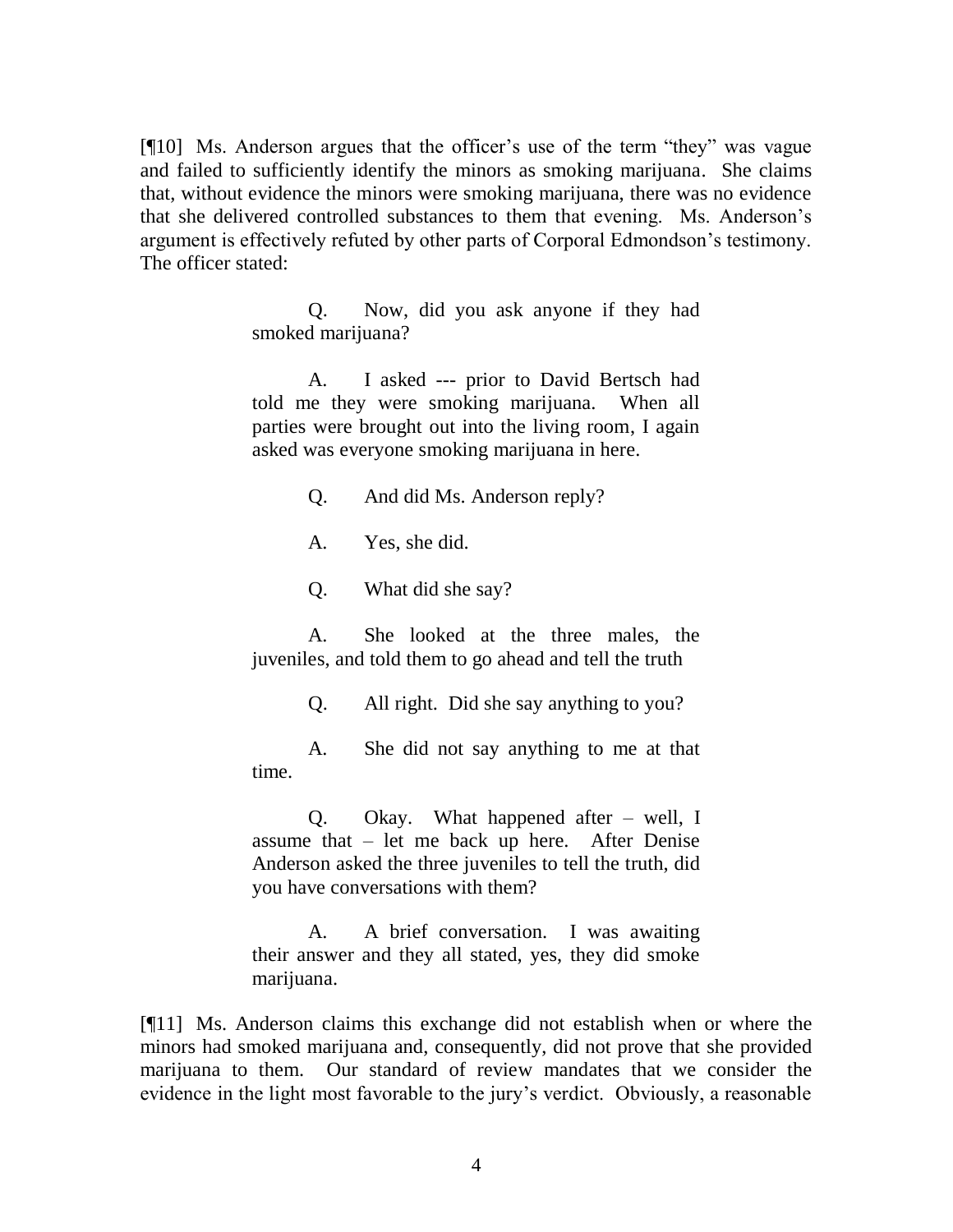interpretation of this exchange was that the juveniles admitted to smoking marijuana at Ms. Anderson's residence just prior to the officers' arrival. Since Ms. Anderson admitted that the marijuana that had been smoked was from her supply, it was reasonable for the jury to conclude that she had provided the marijuana to the minors. This interpretation is corroborated by the testimony of Officer Parker, who stated: "[Ms. Anderson] admitted that the marijuana was hers and that they all smoked it in the apartment prior to our arrival."

[¶12] Ms. Anderson emphasizes the fact that the officers stated, on cross examination, that they could not remember the exact words used by the witnesses and they did not record the conversations or take notes of the interviews that night. "[I]t is the jury's responsibility to weigh the evidence, assess the credibility of the witnesses and resolve conflicts in the evidence, and we will not substitute our judgment for that of the jury." *Creecy v. State,* 2009 WY 89, ¶ 28, 201 P.3d 1089, 1096 (Wyo. 2009), citing*[Magallanes v. State,](http://www.westlaw.com/Find/Default.wl?rs=dfa1.0&vr=2.0&DB=4645&FindType=Y&ReferencePositionType=S&SerialNum=2010358676&ReferencePosition=1151)* [2006 WY 119, ¶ 11, 142 P.3d 1147,](http://www.westlaw.com/Find/Default.wl?rs=dfa1.0&vr=2.0&DB=4645&FindType=Y&ReferencePositionType=S&SerialNum=2010358676&ReferencePosition=1151)  1151 (Wyo. 2006). By returning guilty verdicts, the jury obviously concluded that the officers were credible and their recollection of the night's events was accurate. It is not our role to second guess the jury's decisions as to the credibility of the witnesses or the weight of the evidence.

[¶13] Ms. Anderson also suggests that the evidence was insufficient because the three minors testified in her defense at trial and denied smoking marijuana at her residence on that night. As we stated earlier, the jury was charged with determining the credibility of the witnesses and weighing the evidence; on appeal, we disregard evidence presented by the defendant. The jury heard Corporal Edmondson's testimony that the minors admitted to smoking marijuana and the minors' conflicting trial testimony. We accept the jury's decision to give greater credence to Corporal Edmondson's statements than to the minors' testimony.

[¶14] Ms. Anderson contends that, in order to convict her, the jury had to infer that she was the only one with marijuana at the residence that night. She claims such an inference was not reasonable and amounted to speculation because the officers did not search the minors or Mr. Bertsch and, consequently, had no way of knowing whether they had provided the marijuana. A jury's inferences must, of course, be based upon more than mere speculation or conjecture. *See, e.g*., *Seeley v. State,* 959 P.2d 170, 175-76 (Wyo. 1998). However, as we have said, a jury is entitled to rely upon reasonable inferences in evaluating the evidence. Applying our standard of review, the evidence supported the conclusion that Ms. Anderson supplied the marijuana because Corporal Edmondson and Officer Parker both testified that she admitted the marijuana smoked in the apartment that night belonged to her. It was entirely appropriate for the jury to conclude, based upon the evidence presented and the reasonable inferences which flowed from it, that